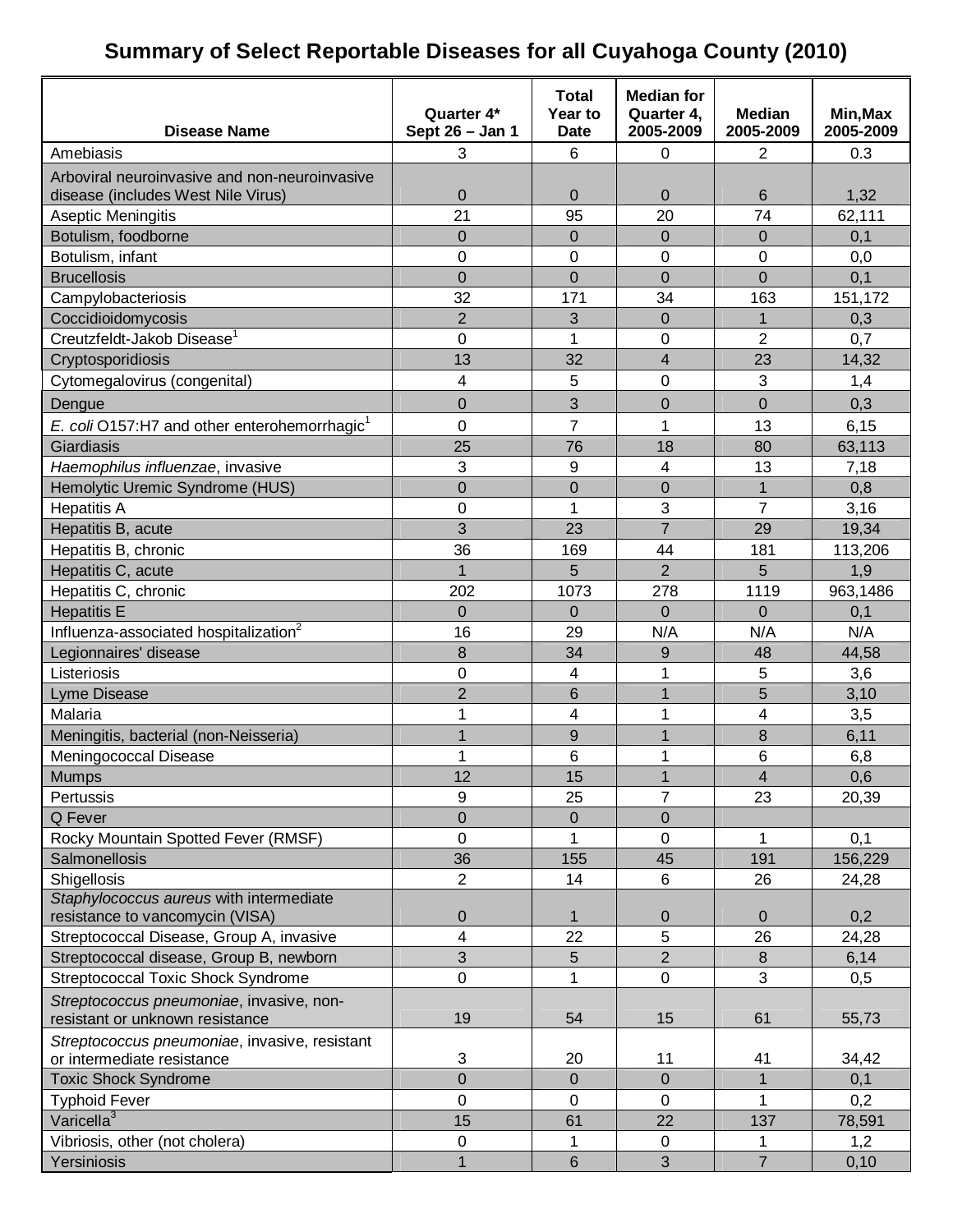# **Summary of Select Reportable Diseases for CCBH (2010)**

| <b>Disease Name</b>                                                                 | Quarter 4*<br>Sept 26 - Jan 1 | <b>Total</b><br>Year to<br><b>Date</b> | <b>Median for</b><br>Quarter 4,<br>2005-2009 | <b>Median</b><br>2005-2009 | Min, Max<br>2005-2009 |
|-------------------------------------------------------------------------------------|-------------------------------|----------------------------------------|----------------------------------------------|----------------------------|-----------------------|
| Amebiasis                                                                           | 3                             | 4                                      | 0                                            | 0                          | 0,2                   |
|                                                                                     |                               |                                        |                                              |                            |                       |
| Arboviral neuroinvasive and non-neuroinvasive<br>disease (includes West Nile Virus) | $\overline{0}$                | $\Omega$                               | $\Omega$                                     | $\overline{2}$             | 1,7                   |
| Aseptic Meningitis                                                                  | 15                            | 56                                     | 12                                           | 36                         | 27,42                 |
| Botulism, foodborne                                                                 | $\overline{0}$                | 0                                      | $\mathbf 0$                                  | $\mathbf 0$                | 0,1                   |
| Botulism, infant                                                                    | $\mathbf 0$                   | 0                                      | 0                                            | 0                          | 0,0                   |
| <b>Brucellosis</b>                                                                  | $\overline{0}$                | 0                                      | $\overline{0}$                               | $\overline{0}$             | 0,0                   |
| Campylobacteriosis                                                                  | 23                            | 111                                    | 23                                           | 117                        | 102,130               |
| Coccidioidomycosis                                                                  | $\overline{2}$                | $\overline{2}$                         | $\mathbf 0$                                  | $\mathbf 0$                | 0,3                   |
| Creutzfeldt-Jakob Disease <sup>1</sup>                                              | $\mathbf 0$                   | 1                                      | 0                                            | $\overline{2}$             | 0,7                   |
| Cryptosporidiosis                                                                   | $\overline{7}$                | 21                                     | $\overline{2}$                               | 18                         | 9,20                  |
| Cytomegalovirus (congenital)                                                        | $\overline{2}$                | $\overline{2}$                         | 0                                            | 1                          | 0,2                   |
|                                                                                     |                               |                                        |                                              |                            |                       |
| Dengue                                                                              | $\overline{0}$                | 3                                      | 0                                            | $\mathbf 0$                | 0,2                   |
| E. coli O157:H7 and other enterohemorrhagic <sup>1</sup>                            | $\mathbf 0$                   | 6                                      | 0                                            | 10                         | 5,12                  |
| Giardiasis                                                                          | 11                            | 31                                     | 11                                           | 59                         | 47,71                 |
| Haemophilus influenzae, invasive                                                    | 1                             | 5                                      | 3                                            | 9                          | 5,13                  |
| Hemolytic Uremic Syndrome (HUS)                                                     | $\overline{0}$                | 0                                      | $\overline{0}$                               | $\overline{1}$             | 0,7                   |
| <b>Hepatitis A</b>                                                                  | $\mathbf 0$                   | 1                                      | $\overline{2}$                               | 5                          | 3,14                  |
| Hepatitis B, acute                                                                  | $\overline{2}$                | 10                                     | 3                                            | 10                         | 3,17                  |
| Hepatitis B, chronic                                                                | 19                            | 79                                     | 20                                           | 86                         | 57,111                |
| Hepatitis C, acute                                                                  | $\mathbf{1}$                  | $\overline{2}$                         | $\overline{0}$                               | $\Omega$                   | 0,5                   |
| Hepatitis C, chronic                                                                | 65                            | 400                                    | 107                                          | 443                        | 398,550               |
| <b>Hepatitis E</b>                                                                  | $\mathbf 0$                   | $\overline{0}$                         | $\overline{0}$                               | $\Omega$                   | 0,1                   |
| Influenza-associated hospitalization <sup>2</sup>                                   | 12                            | 20                                     | N/A                                          | N/A                        | N/A                   |
| Legionnaires' disease                                                               | 3                             | 20                                     | $\overline{7}$                               | 32                         | 28,36                 |
| Listeriosis                                                                         | $\overline{0}$                | 3                                      | 1                                            | 3                          | 1,6                   |
| <b>Lyme Disease</b>                                                                 | 1                             | 3                                      | 1                                            | $\overline{\mathbf{4}}$    | 3,9                   |
| Malaria                                                                             | $\overline{0}$                | 1                                      | 0                                            | $\overline{2}$             | 1,2                   |
| Meningitis, bacterial (non-Neisseria)                                               | $\overline{0}$                | $\overline{2}$                         | $\overline{1}$                               | 3                          | 2,5                   |
| Meningococcal Disease                                                               | 1                             | 2                                      | 0                                            | 3                          | 0,4                   |
| <b>Mumps</b>                                                                        | 11                            | 14                                     | $\overline{0}$                               | $\overline{2}$             | 0,5                   |
| Pertussis                                                                           | $\overline{7}$                | 22                                     | 5                                            | 19                         | 15,33                 |
| Q Fever                                                                             | $\pmb{0}$                     | 0                                      | $\overline{0}$                               | $\mathbf 0$                | 0,0                   |
| Rocky Mountain Spotted Fever (RMSF)                                                 | 0                             | 0                                      | 0                                            | 0                          | 0,1                   |
| Salmonellosis                                                                       | 21                            | 97                                     | 28                                           | 127                        | 99,157                |
| Shigellosis                                                                         | 1                             | 9                                      | 4                                            | 28                         | 8,114                 |
| Staphylococcus aureus with intermediate                                             |                               |                                        |                                              |                            |                       |
| resistance to vancomycin (VISA)                                                     | $\mathbf 0$                   | $\mathbf 1$                            | 0                                            | $\mathbf{0}$               | 0,2                   |
| Streptococcal Disease, Group A, invasive                                            | 1                             | 9                                      | 4                                            | 15                         | 13,17                 |
| Streptococcal disease, Group B, newborn                                             | $\mathsf 0$                   | $\mathbf{1}$                           | $\mathbf{1}$                                 | 4                          | 2,6                   |
| <b>Streptococcal Toxic Shock Syndrome</b>                                           | $\mathbf 0$                   | 1                                      | $\mathbf 0$                                  | $\overline{2}$             | 0,3                   |
| Streptococcus pneumoniae, invasive, non-<br>resistant or unknown resistance         | 13                            | 33                                     | 9                                            | 32                         | 26,45                 |
| Streptococcus pneumoniae, invasive, resistant                                       |                               |                                        |                                              |                            |                       |
| or intermediate resistance                                                          | $\overline{c}$                | 13                                     | 7                                            | 25                         | 21,30                 |
| <b>Toxic Shock Syndrome</b>                                                         | $\overline{0}$                | $\overline{0}$                         | $\overline{0}$                               | $\Omega$                   | 0,1                   |
| <b>Typhoid Fever</b>                                                                | 0                             | 0                                      | 0                                            | 1                          | 0,2                   |
| Varicella <sup>3</sup>                                                              | 12                            | 52                                     | 16                                           | 93                         | 60,517                |
| Vibriosis, other (not cholera)                                                      | 0                             | 1                                      | $\mathbf 0$                                  | 1                          | 0,2                   |
| Yersiniosis                                                                         | $\mathbf{1}$                  | $\overline{4}$                         | $\mathbf{1}$                                 | $\overline{4}$             | 0,8                   |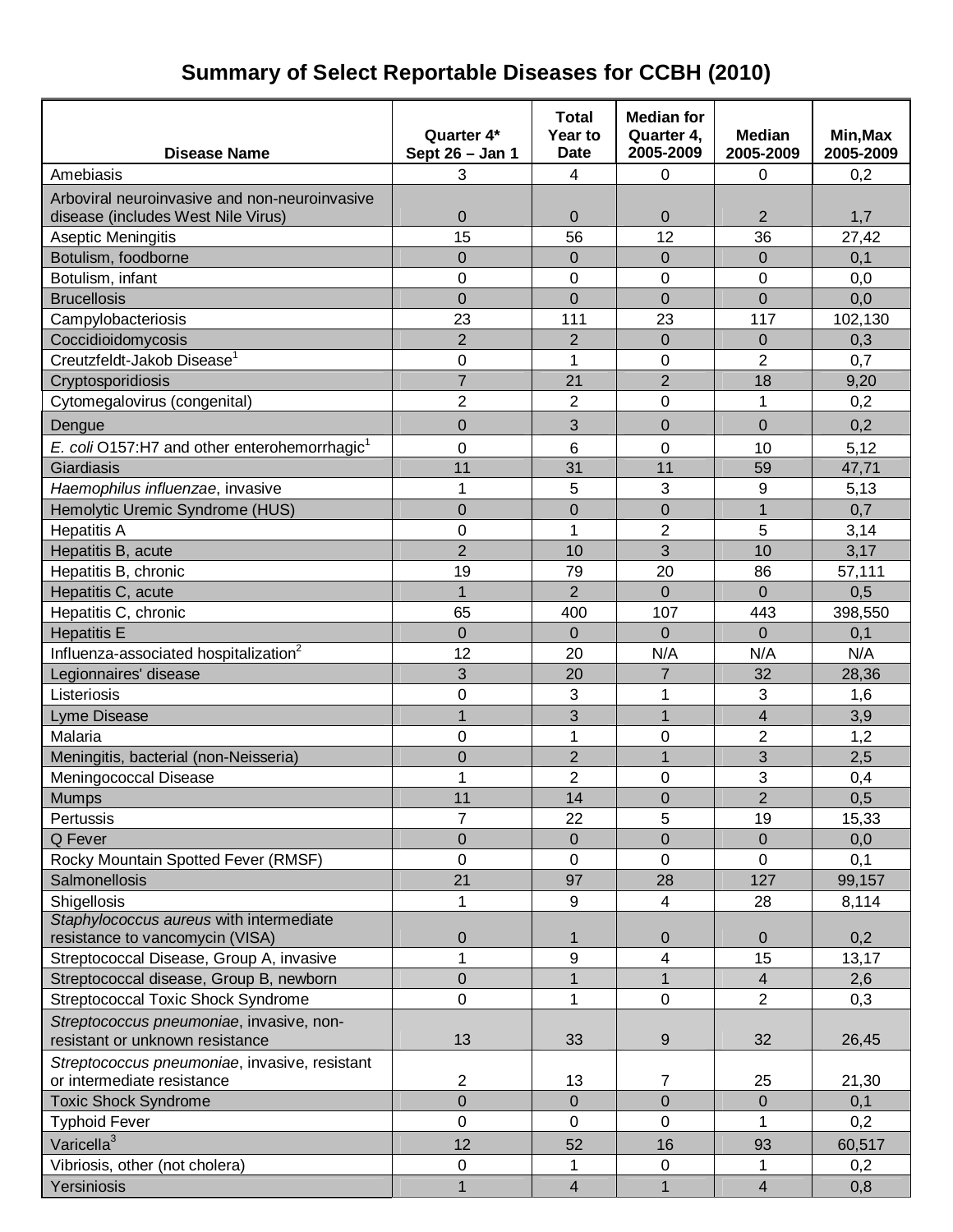| <b>Disease Name</b>                                      | Quarter 4*<br>Sept 26 - Jan 1 | <b>Total</b><br>Year to<br><b>Date</b> | <b>Median for</b><br>Quarter 4,<br>2005-2009 | <b>Median</b><br>2005-2009 | Min, Max<br>2005-2009 |
|----------------------------------------------------------|-------------------------------|----------------------------------------|----------------------------------------------|----------------------------|-----------------------|
| Amebiasis                                                | 0                             | $\overline{2}$                         | 0                                            | 1                          | 0,3                   |
| Arboviral neuroinvasive and non-neuroinvasive            |                               |                                        |                                              |                            |                       |
| disease (includes West Nile Virus)                       | $\mathbf 0$                   | $\mathbf 0$                            | 0                                            | 3                          | 0,29                  |
| Aseptic Meningitis                                       | 6                             | 39                                     | $\overline{7}$                               | 33                         | 27,69                 |
| Botulism, foodborne                                      | $\overline{0}$                | $\Omega$                               | 0                                            | $\Omega$                   | 0,0                   |
| Botulism, infant                                         | 0                             | $\mathbf 0$                            | 0                                            | 0                          | 0,0                   |
| <b>Brucellosis</b>                                       | $\overline{0}$                | $\overline{0}$                         | $\overline{0}$                               | $\overline{0}$             | 0,1                   |
| Campylobacteriosis                                       | 8                             | 55                                     | 8                                            | 43                         | 35,45                 |
| Coccidioidomycosis                                       | $\overline{0}$                | $\overline{0}$                         | $\overline{0}$                               | $\overline{0}$             | 0,1                   |
| Creutzfeldt-Jakob Disease <sup>1</sup>                   | 0                             | $\overline{0}$                         | 0                                            | $\mathbf 0$                | 0,0                   |
| Cryptosporidiosis                                        | 6                             | 10                                     | $\overline{2}$                               | 4                          | 4,13                  |
| Cytomegalovirus (congenital)                             | 1                             | $\overline{2}$                         | 0                                            | $\overline{2}$             | 0,3                   |
| Dengue                                                   | $\overline{0}$                | $\overline{0}$                         | 0                                            | $\overline{0}$             | 0,1                   |
| E. coli O157:H7 and other enterohemorrhagic <sup>1</sup> | 0                             | 1                                      | 0                                            | $\overline{2}$             | 1,3                   |
| Giardiasis                                               | 13                            | 44                                     | 9                                            | 24                         | 10,35                 |
| Haemophilus influenzae, invasive                         | $\overline{2}$                | 4                                      | 1                                            | 5                          | 2,5                   |
| Hemolytic Uremic Syndrome (HUS)                          | $\overline{0}$                | 0                                      | $\overline{0}$                               | $\overline{0}$             | 0,1                   |
| <b>Hepatitis A</b>                                       | 0                             | $\mathbf 0$                            | 0                                            | 2                          | 0,2                   |
| Hepatitis B, acute                                       | $\overline{1}$                | 13                                     | $\overline{\mathcal{L}}$                     | 18                         | 6,26                  |
| Hepatitis B, chronic                                     | 17                            | 88                                     | 24                                           | 89                         | 53,94                 |
| Hepatitis C, acute                                       | $\overline{0}$                | 3                                      | $\overline{1}$                               | 3                          | 1,8                   |
| Hepatitis C, chronic                                     | 133                           | 658                                    | 163                                          | 660                        | 546,925               |
| <b>Hepatitis E</b>                                       | $\mathbf 0$                   | $\mathbf 0$                            | $\Omega$                                     | 0                          | 0,0                   |
| Influenza-associated hospitalization <sup>2</sup>        | 4                             | 8                                      | N/A                                          | N/A                        | N/A                   |
| Legionnaires' disease                                    | 5                             | 13                                     | 3                                            | 18                         | 12,22                 |
| Listeriosis                                              | 0                             | 1                                      | 0                                            | 1                          | 0,3                   |
| Lyme Disease                                             | 1                             | $\overline{2}$                         | 0                                            | $\mathbf{1}$               | 0,2                   |
| Malaria                                                  | 1                             | 3                                      | 1                                            | $\overline{2}$             | 1,3                   |
| Meningitis, bacterial (non-Neisseria)                    | $\overline{1}$                | $\overline{7}$                         | 1                                            | 5                          | 3,8                   |
| Meningococcal Disease                                    | 0                             | 4                                      | 1                                            | 3                          | 2,7                   |
| <b>Mumps</b>                                             | 1                             |                                        | 0                                            |                            | 0,2                   |
| Pertussis                                                | $\overline{2}$                | 3                                      | $\overline{2}$                               | 5                          | 2,9                   |
| Q Fever                                                  | $\overline{0}$                | $\mathbf 0$                            | $\overline{0}$                               | $\overline{0}$             | 0,0                   |
| Rocky Mountain Spotted Fever (RMSF)                      | 0                             | 1                                      | 0                                            | 0                          | 0,1                   |
| <b>Salmonellosis</b>                                     | 14                            | 50                                     | 16                                           | 61                         | 52,66                 |
| Shigellosis                                              | 1                             | 5                                      | 4                                            | 76                         | 5,162                 |
| Staphylococcus aureus with intermediate                  |                               |                                        |                                              |                            |                       |
| resistance to vancomycin (VISA)                          | $\boldsymbol{0}$              | $\mathbf 0$                            | 0                                            | $\overline{0}$             | 0,0                   |
| Streptococcal Disease, Group A, invasive                 | 3                             | 12                                     | 3                                            | 11                         | 10, 12                |
| Streptococcal disease, Group B, newborn                  | 3                             | 4                                      | $\mathbf{1}$                                 | $\overline{4}$             | 2,10                  |
| <b>Streptococcal Toxic Shock Syndrome</b>                | 0                             | $\mathbf 0$                            | 0                                            | 0                          | 0,2                   |
| Streptococcus pneumoniae, invasive, non-                 |                               |                                        |                                              |                            |                       |
| resistant or unknown resistance                          | 6                             | 21                                     | 8                                            | 26                         | 24,29                 |
| Streptococcus pneumoniae, invasive, resistant            |                               |                                        |                                              |                            |                       |
| or intermediate resistance                               | 1                             | 7                                      | 5                                            | 13                         | 11,19                 |
| <b>Toxic Shock Syndrome</b>                              | $\overline{0}$                | $\mathbf 0$                            | $\overline{0}$                               | $\mathbf 0$                | 0,1                   |
| <b>Typhoid Fever</b>                                     | 0                             | $\mathbf 0$                            | 0                                            | $\mathbf 0$                | 0,0                   |
| Varicella <sup>3</sup>                                   | 3                             | $\bf 8$                                | 4                                            | 45                         | 11,74                 |
| Vibriosis, other (not cholera)                           | $\pmb{0}$                     | $\mathbf 0$                            | 0                                            | 0                          | 0,0                   |
| Yersiniosis                                              | 0                             | $\overline{2}$                         | $\mathbf{1}$                                 | $\overline{2}$             | 0,6                   |

## **Summary of Select Reportable Diseases for City of Cleveland (2010)**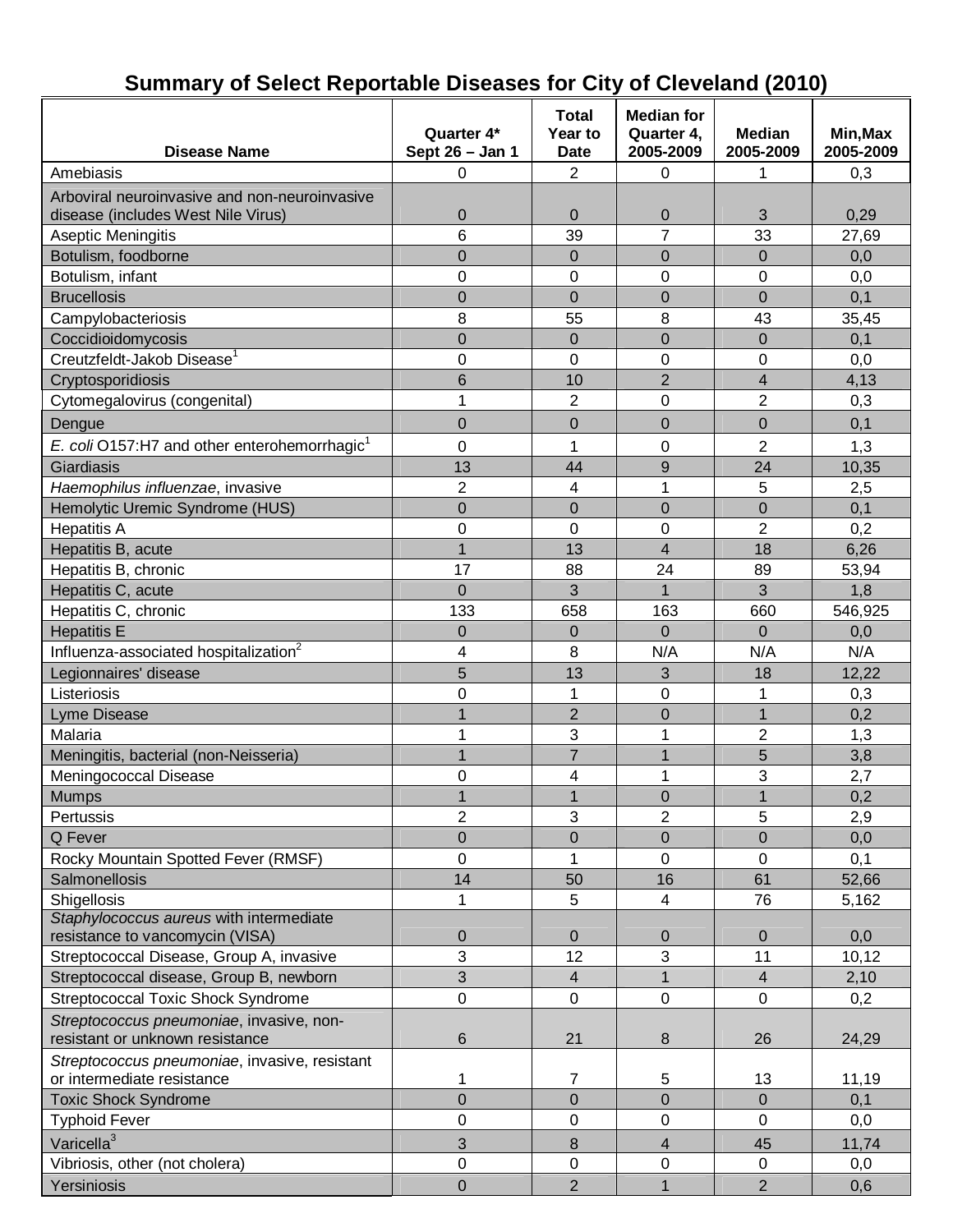## **Summary of Select Reportable Diseases for City of Shaker Heights (2010)**

|                                                                             |                 | <b>Total</b>           | <b>Median for</b>       |                            |                       |
|-----------------------------------------------------------------------------|-----------------|------------------------|-------------------------|----------------------------|-----------------------|
| <b>Disease Name</b>                                                         | Quarter 4*      | Year to<br><b>Date</b> | Quarter 4,<br>2005-2009 | <b>Median</b><br>2005-2009 | Min, Max<br>2005-2009 |
|                                                                             | Sept 26 - Jan 1 |                        |                         |                            |                       |
| Amebiasis                                                                   | 0               | 0                      | 0                       | 0                          | 0,0                   |
| Arboviral neuroinvasive and non-neuroinvasive                               |                 |                        |                         |                            |                       |
| disease (includes West Nile Virus)                                          | 0<br>0          | 0<br>0                 | $\mathbf 0$<br>0        | 0<br>1                     | 0,0<br>0,3            |
| Aseptic Meningitis<br>Botulism, foodborne                                   | $\overline{0}$  | 0                      | $\overline{0}$          | $\mathbf 0$                | 0,0                   |
| Botulism, infant                                                            | 0               | 0                      | 0                       | $\Omega$                   | 0,0                   |
| <b>Brucellosis</b>                                                          | 0               | 0                      | $\mathbf 0$             | $\mathbf 0$                |                       |
| Campylobacteriosis                                                          | 1               | 5                      | 1                       | 6                          | 0,0<br>4,8            |
| Coccidioidomycosis                                                          | $\mathbf 0$     | $\mathbf{1}$           | $\overline{0}$          | $\mathbf 0$                | 0,0                   |
| Creutzfeldt-Jakob Disease <sup>1</sup>                                      | 0               | 0                      | 0                       | 0                          | 0,0                   |
| Cryptosporidiosis                                                           | $\mathbf 0$     | $\overline{1}$         | $\overline{0}$          | 1                          | 0,1                   |
| Cytomegalovirus (congenital)                                                | 1               | 1                      | 0                       | $\mathbf 0$                | 0,0                   |
|                                                                             |                 |                        |                         |                            |                       |
| Dengue                                                                      | 0               | 0                      | $\mathbf 0$             | 0                          | 0,0                   |
| E. coli O157:H7 and other enterohemorrhagic <sup>1</sup>                    | 0               | 0                      | 0                       | 1                          | 0,1                   |
| Giardiasis                                                                  | 1               | $\overline{1}$         | $\overline{0}$          | 3                          | 0,7                   |
| Haemophilus influenzae, invasive                                            | 0               | 0                      | 0                       | 0                          | 0,1                   |
| Hemolytic Uremic Syndrome (HUS)                                             | $\overline{0}$  | $\mathbf 0$            | $\overline{0}$          | $\mathbf 0$                | 0,0                   |
| <b>Hepatitis A</b>                                                          | 0               | 0                      | 0                       | $\mathbf 0$                | 0,0                   |
| Hepatitis B, acute                                                          | $\overline{0}$  | $\overline{0}$         | $\overline{0}$          | $\mathbf 0$                | 0,0                   |
| Hepatitis B, chronic                                                        | $\overline{0}$  | $\overline{2}$         | $\overline{2}$          | 5                          | 0,6                   |
| Hepatitis C, acute                                                          | $\overline{0}$  | $\overline{0}$         | $\overline{0}$          | 0                          | 0,0                   |
| Hepatitis C, chronic                                                        | 4               | 15                     | 4                       | 15                         | 11,19                 |
| <b>Hepatitis E</b>                                                          | $\overline{0}$  | $\mathbf 0$            | $\overline{0}$          | $\Omega$                   | 0,0                   |
| Influenza-associated hospitalization <sup>2</sup>                           | 0               | 1                      | N/A                     | N/A                        | N/A                   |
| Legionnaires' disease                                                       | $\overline{0}$  | $\overline{1}$         | $\overline{0}$          | $\overline{0}$             | 0,2                   |
| Listeriosis                                                                 | 0               | 0                      | 0                       | 0                          | 0,1                   |
| <b>Lyme Disease</b>                                                         | $\overline{0}$  | 1                      | $\overline{0}$          | $\overline{0}$             | 0,1                   |
| Malaria                                                                     | 0               | 0                      | 0                       | 0                          | 0,1                   |
| Meningitis, bacterial (non-Neisseria)                                       | $\overline{0}$  | 0                      | $\overline{0}$          | 0                          | 0,0                   |
| Meningococcal Disease                                                       | 0               | 0                      | 0                       | 0                          | 0,0                   |
| <b>Mumps</b>                                                                | $\overline{0}$  | $\overline{0}$         | $\overline{0}$          | $\overline{0}$             | $\overline{0,0}$      |
| Pertussis                                                                   | 0               | 0                      | 0                       | 0                          | 0,1                   |
| Q Fever                                                                     | 0               | 0                      | $\mathbf 0$             | $\boldsymbol{0}$           | 0,0                   |
| Rocky Mountain Spotted Fever (RMSF)                                         | 0               | 0                      | 0                       | 0                          | 0,0                   |
| Salmonellosis                                                               | 1               | 8                      | $\overline{1}$          | $\overline{4}$             | 1,8                   |
| Shigellosis                                                                 | 0               | 0                      | 0                       | 3                          | 0,7                   |
| Staphylococcus aureus with intermediate<br>resistance to vancomycin (VISA)  | $\mathbf 0$     | $\mathbf 0$            | $\mathbf 0$             | $\boldsymbol{0}$           | 0,0                   |
| Streptococcal Disease, Group A, invasive                                    | 0               | 1                      | 0                       | 0                          | 0,1                   |
| Streptococcal disease, Group B, newborn                                     | 0               | 0                      | $\mathbf 0$             | $\boldsymbol{0}$           | 0,1                   |
| <b>Streptococcal Toxic Shock Syndrome</b>                                   | 0               | 0                      | 0                       | 0                          | 0,0                   |
|                                                                             |                 |                        |                         |                            |                       |
| Streptococcus pneumoniae, invasive, non-<br>resistant or unknown resistance | $\pmb{0}$       | 0                      | 0                       | $\overline{2}$             | 0,3                   |
| Streptococcus pneumoniae, invasive, resistant                               |                 |                        |                         |                            |                       |
| or intermediate resistance                                                  | $\pmb{0}$       | 0                      | 0                       | $\mathbf 0$                | 0,1                   |
| <b>Toxic Shock Syndrome</b>                                                 | $\overline{0}$  | $\overline{0}$         | $\mathbf 0$             | $\mathbf 0$                | 0,0                   |
| <b>Typhoid Fever</b>                                                        | 0               | 0                      | 0                       | 0                          | 0,0                   |
| Varicella <sup>3</sup>                                                      | $\overline{0}$  | 1                      | $\boldsymbol{0}$        | 1                          | 0,3                   |
| Vibriosis, other (not cholera)                                              | $\pmb{0}$       | 0                      | $\boldsymbol{0}$        | $\boldsymbol{0}$           | 0,1                   |
| Yersiniosis                                                                 | $\mathbf 0$     | $\mathbf 0$            | $\overline{0}$          | $\boldsymbol{0}$           | 0,1                   |